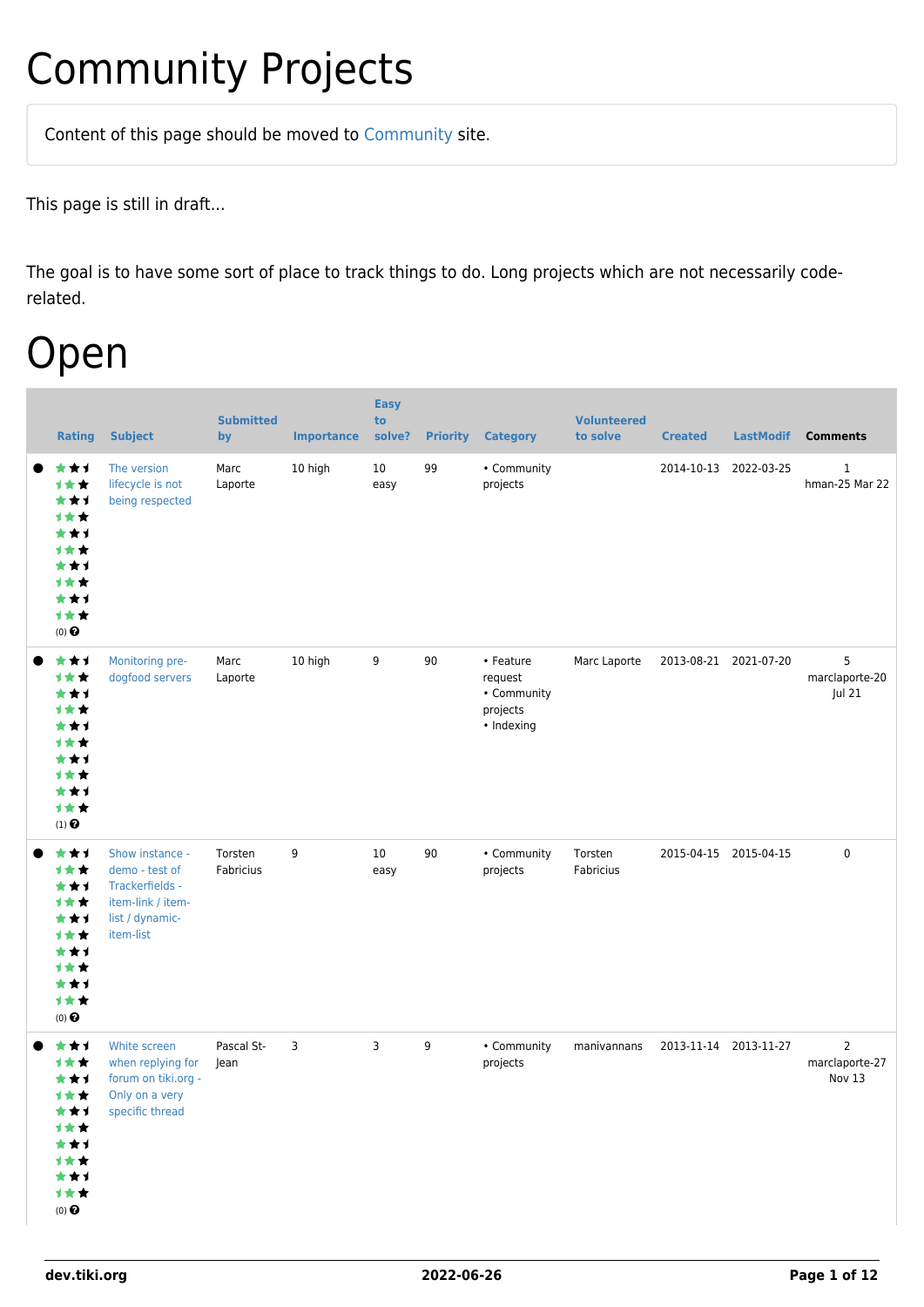| <b>Rating</b>                                                                                                    | <b>Subject</b>                                                                                                                  | <b>Submitted</b><br>by | <b>Importance</b> | <b>Easy</b><br>to<br>solve? |    | <b>Priority Category</b>                                               | <b>Volunteered</b><br>to solve | <b>Created</b> | <b>LastModif</b>      | <b>Comments</b>                            |
|------------------------------------------------------------------------------------------------------------------|---------------------------------------------------------------------------------------------------------------------------------|------------------------|-------------------|-----------------------------|----|------------------------------------------------------------------------|--------------------------------|----------------|-----------------------|--------------------------------------------|
| ***<br><b>1**</b><br>***<br><b>1**</b><br>***<br><b>1**</b><br>***<br><b>1**</b><br>***<br>计女女<br>$(0)$ $\Theta$ | Tiki release script<br>should indicate<br>what libs were<br>updated since last<br>release                                       | Marc<br>Laporte        | 3                 | 3                           | 9  | $\bullet$<br>Documentation<br>(or Advocacy)<br>• Community<br>projects |                                |                | 2017-08-26 2017-08-26 | $\mathbf 0$                                |
| ***<br>1★★<br>***<br><b>1**</b><br>***<br><b>1**</b><br>***<br><b>1**</b><br>***<br>计女女<br>$(1)$ $\odot$         | <b>Bi-monthly</b><br>developer-focused<br>webinars                                                                              | Marc<br>Laporte        | 9                 | 9                           | 81 | • Community<br>projects<br>• Developer<br>Training                     | Nelson Ko                      |                | 2013-08-21 2014-04-03 | $\mathbf{1}$<br>marclaporte-03<br>Apr 14   |
| ***<br><b>1**</b><br>***<br><b>1**</b><br>***<br><b>1**</b><br>***<br><b>1**</b><br>***<br>计女女<br>$(0)$ $\odot$  | show server<br>doesn't have<br>latest stable<br>versions (ex.:<br>11.1)                                                         | Marc<br>Laporte        | 8                 | 10<br>easy                  | 80 | • Community<br>projects                                                | Nelson Ko                      |                | 2013-11-03 2013-11-12 | $\overline{2}$<br>marclaporte-03<br>Apr 14 |
| ***<br>1★★<br>***<br>计女女<br>**1<br><b>1**</b><br>***<br><b>1**</b><br>***<br>计女女<br>$(0)$ $\Theta$               | Adding 13.x to<br>demo.tiki.org                                                                                                 | Marc<br>Laporte        | 8                 | 10<br>easy                  | 80 | • Community<br>projects                                                |                                |                | 2014-07-29 2014-08-16 | $\mathbf 0$                                |
| ***<br>1★★<br>***<br><b>1**</b><br>***<br><b>1**</b><br>***<br><b>1**</b><br>***<br>计女女<br>$(0)$ $\bigodot$      | Remove all mods-<br>related code after<br>18.x (before 19.0)<br>and decide what<br>is date of<br>retirement of<br>mods.tiki.org | Marc<br>Laporte        | 10 high           | 8                           | 80 | • Feature<br>request<br>• Community<br>projects                        | Roberto<br>Kirschbaum          |                | 2018-02-24 2018-04-03 | 2<br>luci-22 Dec 21                        |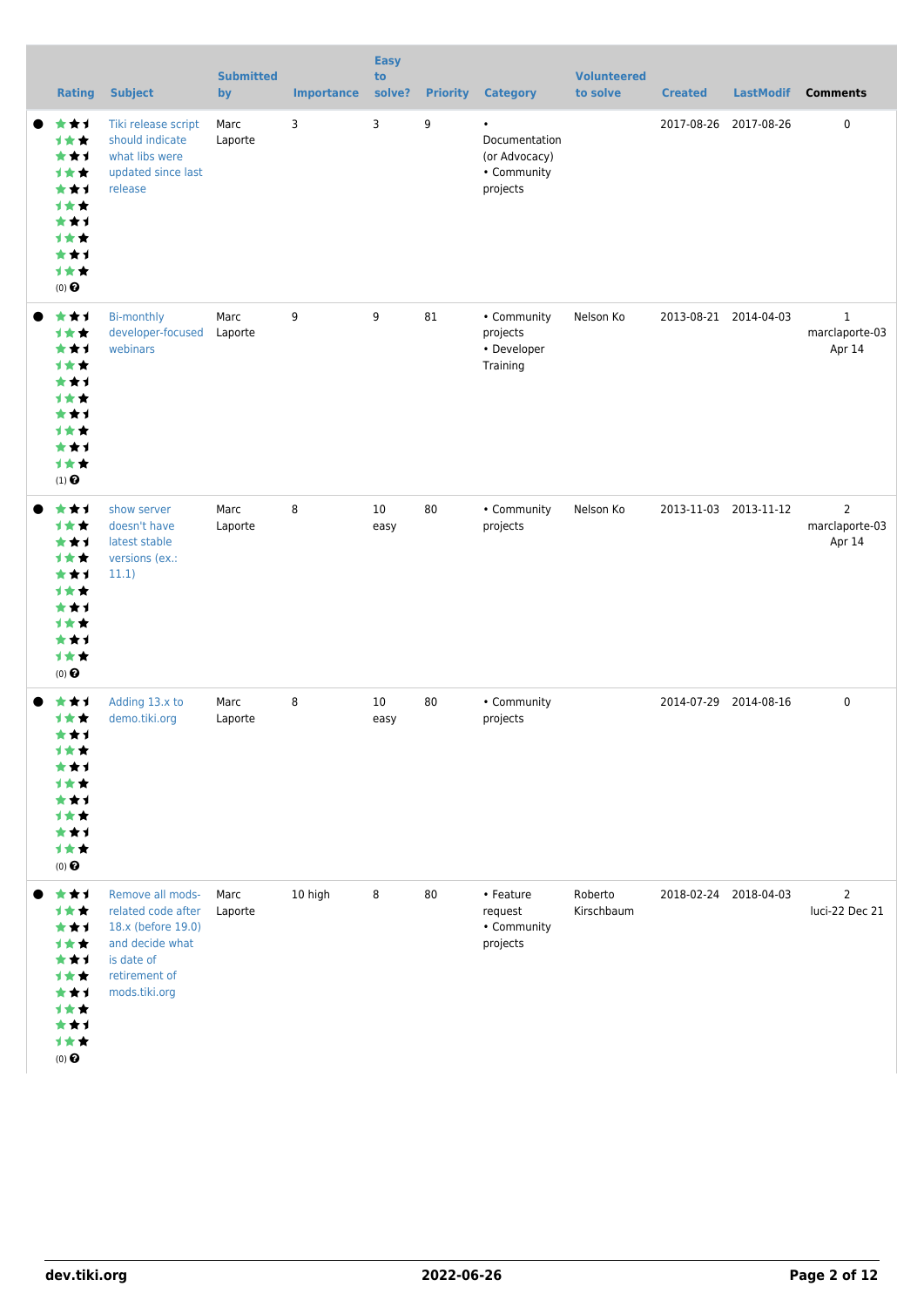| <b>Rating</b>                                                                                                   | <b>Subject</b>                                                                                                          | <b>Submitted</b><br>by | <b>Importance</b> | <b>Easy</b><br>to<br>solve? | <b>Priority</b> | <b>Category</b>                                                                               | <b>Volunteered</b><br>to solve | <b>Created</b>        | <b>LastModif</b>      | <b>Comments</b>                          |
|-----------------------------------------------------------------------------------------------------------------|-------------------------------------------------------------------------------------------------------------------------|------------------------|-------------------|-----------------------------|-----------------|-----------------------------------------------------------------------------------------------|--------------------------------|-----------------------|-----------------------|------------------------------------------|
| ***<br>计女女<br>***<br><b>1**</b><br>***<br><b>1**</b><br>***<br><b>1**</b><br>***<br>1★★<br>$(0)$ $\bigodot$     | Report on tiki.org<br>sites monitoring                                                                                  | Nelson Ko              | 9                 | 8                           | 72              | • Community<br>projects                                                                       | Nelson Ko                      | 2013-11-01            | 2013-11-12            | $\mathbf{1}$<br>marclaporte-27<br>Nov 13 |
| ***<br><b>1**</b><br>***<br><b>1**</b><br>***<br><b>1**</b><br>***<br><b>1**</b><br>***<br>计女女<br>$(1)$ $\odot$ | *.tiki.org sites:<br>make the<br>navigation &<br>interface more<br>consistent                                           | Marc<br>Laporte        | 10 high           | $\overline{7}$              | 70              | • Community<br>projects<br>• Dogfood on a<br>*.tiki.org site<br>• Regression<br>• Consistency |                                |                       | 2014-07-29 2014-08-01 | 15<br>chibaguy-31<br>Aug 14              |
| ***<br>1★★<br>***<br><b>1**</b><br>***<br><b>1★★</b><br>***<br><b>1**</b><br>***<br>1★★<br>$(0)$ $\odot$        | The canonical<br>domain of<br>next.tiki.org<br>should be tiki.org<br>so that search<br>index results feed<br>tiki.org   | Marc<br>Laporte        | $\overline{7}$    | 10<br>easy                  | 70              | • Community<br>projects                                                                       | Oliver Hertel                  |                       | 2021-11-26 2021-11-26 | $\mathbf{1}$<br>marclaporte-26<br>Nov 21 |
| ***<br><b>1★★</b><br>***<br>计女女<br>***<br><b>1★★</b><br>***<br>计女女<br>***<br>1女女<br>$(0)$ $\Theta$              | PluginR: move to<br>the main code<br>base                                                                               | Marc<br>Laporte        | 8                 | 8                           | 64              | • Feature<br>request<br>• Community<br>projects                                               |                                | 2013-12-01 2013-12-01 |                       | 5<br>gezza-29 May<br>15                  |
| ***<br><b>1**</b><br>***<br><b>1**</b><br>***<br>计女女<br>***<br>计女女<br>***<br>计女女<br>$(1)$<br>$\pmb{\Theta}$     | Webinars:<br>announce all 2014 Laporte<br>webinars on<br>info.tiki.org<br><b>Calendar and</b><br>WikiMatrix<br>Calendar | Marc                   | 8                 | 8                           | 64              | • Community<br>projects                                                                       |                                |                       | 2013-12-16 2013-12-16 | $\pmb{0}$                                |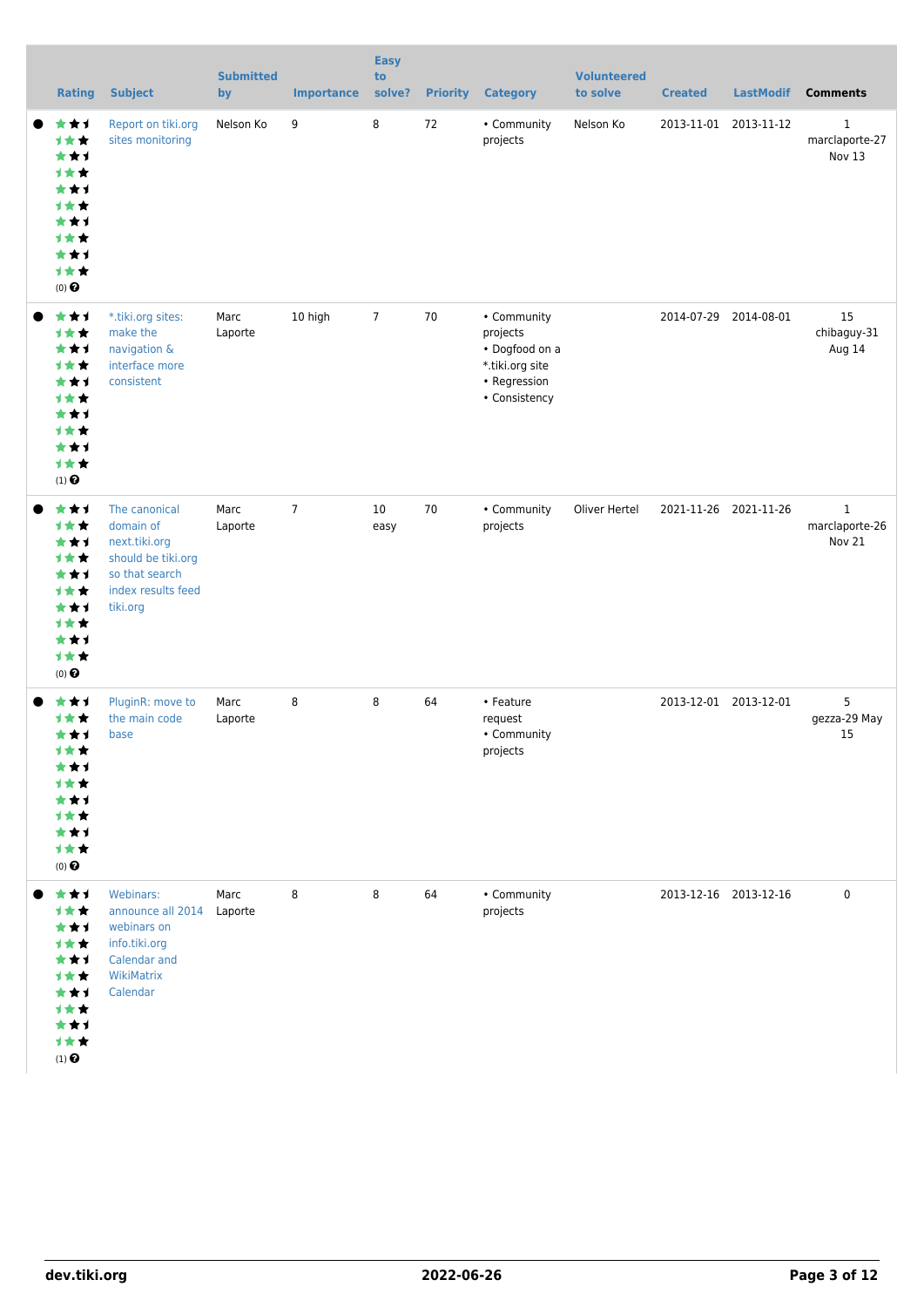| <b>Rating</b>                                                                                                      | <b>Subject</b>                                                                                                                                   | <b>Submitted</b><br>by | <b>Importance</b> | <b>Easy</b><br>to<br>solve? | <b>Priority</b> | <b>Category</b>                                                                                                                              | <b>Volunteered</b><br>to solve | <b>Created</b> | <b>LastModif</b>      | <b>Comments</b>                      |
|--------------------------------------------------------------------------------------------------------------------|--------------------------------------------------------------------------------------------------------------------------------------------------|------------------------|-------------------|-----------------------------|-----------------|----------------------------------------------------------------------------------------------------------------------------------------------|--------------------------------|----------------|-----------------------|--------------------------------------|
| ***<br><b>1**</b><br>***<br><b>1**</b><br>***<br><b>1**</b><br>***<br><b>1**</b><br>***<br>1★★<br>$(0)$ $\bigodot$ | t.o $(13.x)$<br>months links<br>module error:<br>invalid variable<br>value:<br>$$$ <sub>_GET</sub> ["blogId"] =<br>2,29,26                       | Xavier de<br>Pedro     | 8                 | 8                           | 64              | • Community<br>projects<br>• Dogfood on a<br>*.tiki.org site<br>• Regression                                                                 |                                |                | 2015-01-15 2017-01-09 | 0                                    |
| ***<br>1★★<br>***<br><b>1**</b><br>***<br><b>1**</b><br>***<br><b>1**</b><br>***<br>1★★<br>$(0)$ $\odot$           | Allow searching<br>by categories and<br><b>TAGS through the</b><br><b>Profiles Control</b><br>Panel in Tiki                                      | Xavier de<br>Pedro     | 8                 | 8                           | 64              | • Usability<br>• Feature<br>request<br>• Support<br>request<br>• Community<br>projects<br>• Dogfood on a<br>*.tiki.org site<br>• Consistency |                                |                | 2017-08-19 2017-08-19 | $\mathbf 0$                          |
| ***<br>1★★<br>***<br>1★★<br>***<br>1★★<br>***<br>1★★<br>***<br>1★★<br>$(1)$ <sup><math>\odot</math></sup>          | Add a grid /<br>masonry display<br>for the profiles in<br>the Profiles<br><b>Wizard with filters</b>                                             | Xavier de<br>Pedro     | 8                 | 8                           | 64              | • Usability<br>• Feature<br>request<br>• Community<br>projects<br>• Dogfood on a<br>*.tiki.org site                                          |                                |                | 2017-08-19 2017-08-19 | $\mathbf{1}$<br>Torsten-19 Aug<br>17 |
| ***<br><b>1**</b><br>***<br>1★★<br>***<br>1★★<br>***<br>1★★<br>***<br>1★★<br>$(2)$ $\odot$                         | Show.t.o requires<br>php $7.1+$ (was:<br><b>Tracker Field</b><br>Location no<br>longer fetching<br>coordinates from<br>tracker field<br>address) | Xavier de<br>Pedro     | 8                 | 8                           | 64              | • Error<br>• Community<br>projects<br>• Dogfood on a<br>*.tiki.org site<br>• Regression                                                      |                                |                | 2018-11-09 2018-11-22 | 3<br>xavi-12 Nov 18                  |
| ***<br>1★★<br>***<br><b>1**</b><br>***<br><b>1**</b><br>***<br><b>1**</b><br>***<br>1★★<br>$(0)$ $\bigodot$        | <b>CASL Spam</b><br>Compliance                                                                                                                   | drsassafras 9          |                   | $\overline{7}$              | 63              | • Community<br>projects<br>• Dogfood on a<br>*.tiki.org site<br>• Legislative<br>Compliance                                                  |                                |                | 2018-11-11 2018-11-11 | 0                                    |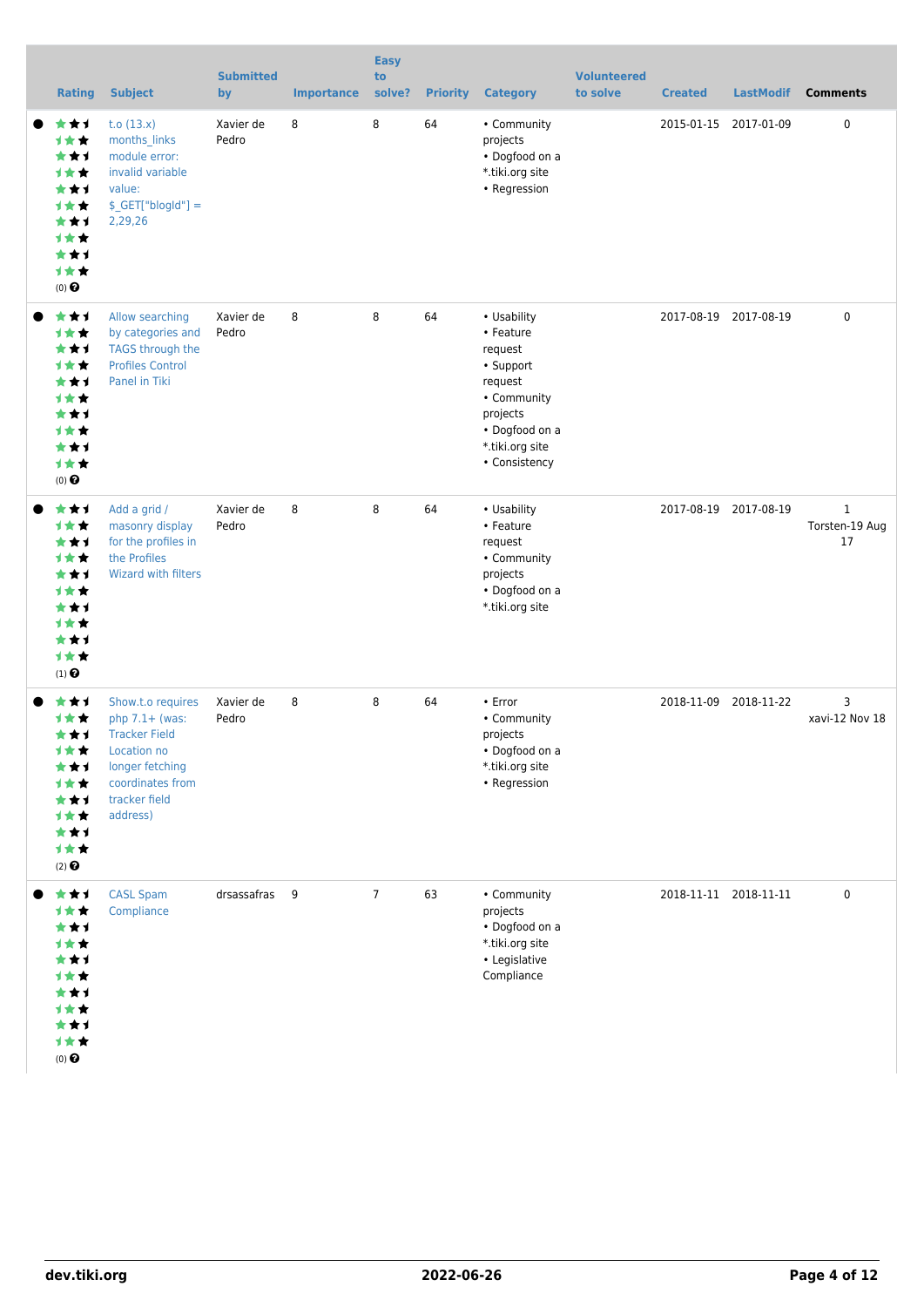| <b>Rating</b>                                                                                    | <b>Subject</b>                   | <b>Submitted</b><br>by | <b>Importance</b> | <b>Easy</b><br>to<br>solve? | <b>Priority</b> | <b>Category</b>                                                                                                                                                                 | <b>Volunteered</b><br>to solve | <b>Created</b> | <b>LastModif</b> | <b>Comments</b>                |
|--------------------------------------------------------------------------------------------------|----------------------------------|------------------------|-------------------|-----------------------------|-----------------|---------------------------------------------------------------------------------------------------------------------------------------------------------------------------------|--------------------------------|----------------|------------------|--------------------------------|
| ┢╈┪<br>$\bullet$<br>计女女<br>***<br>计女女<br>***<br>计女女<br>***<br>计女女<br>***<br>计女女<br>$(0)$ $\odot$ | forums in t.o<br>unusable: help! | Xavier de<br>Pedro     | 10 high           | 6                           | 60              | • Support<br>request<br>• Community<br>projects<br>• Dogfood on a<br>*.tiki.org site<br>• Regression<br>• Conflict of<br>two features<br>(each works)<br>well<br>independently) |                                | 2017-01-09     | 2018-08-02       | 4<br>montefuscolo-05<br>Nov 20 |

#### « 1 (current)

- [2](https://dev.tiki.org/tiki-print.php?page=Community+Projects&tr_offset1=20)
- [3](https://dev.tiki.org/tiki-print.php?page=Community+Projects&tr_offset1=40)
- [4](https://dev.tiki.org/tiki-print.php?page=Community+Projects&tr_offset1=60)
- [5](https://dev.tiki.org/tiki-print.php?page=Community+Projects&tr_offset1=80)
- 
- [6](https://dev.tiki.org/tiki-print.php?page=Community+Projects&tr_offset1=100)
- [7](https://dev.tiki.org/tiki-print.php?page=Community+Projects&tr_offset1=120)
- [»](https://dev.tiki.org/tiki-print.php?page=Community+Projects&tr_offset1=20)

# Pending

|                  | <b>Rating</b>                                                                       | <b>Subject</b>                                                                                            | <b>Submitted</b><br>by | <b>Importance</b> | <b>Easy</b><br>to<br>solve? |    | <b>Priority Category</b>                                                 | <b>Volunteered</b><br>to solve | <b>Created</b> | LastModif             | <b>Comments</b>                          |
|------------------|-------------------------------------------------------------------------------------|-----------------------------------------------------------------------------------------------------------|------------------------|-------------------|-----------------------------|----|--------------------------------------------------------------------------|--------------------------------|----------------|-----------------------|------------------------------------------|
| $\mathbf \Omega$ | ***<br>1★★<br>***<br>***<br>***<br>1★★<br>***<br>***<br>***<br>1★★<br>$(0)$ $\odot$ | A backup script that can be put on a<br>cron job to save to a distant backup<br>server                    | Marc<br>Laporte        | 10 high           | 9                           | 90 | • Feature<br>request<br>$\bullet$<br>Community<br>projects               | nkoth                          |                | 2013-08-19 2013-11-13 | $\mathbf{1}$<br>marclaporte-18<br>Sep 13 |
| $\bullet$        | ***<br>计女女<br>***<br>1★★<br>***<br>1★★<br>***<br>1★★<br>***<br>→★★<br>$(0)$ $\odot$ | Update<br>http://tiki.org/Official+Directors+Filing<br>with latest information on<br>incorporation filing | Marc<br>Laporte        | 8                 | 9                           | 72 | $\bullet$<br>Community<br>projects                                       | Nelson Ko                      |                | 2013-09-08 2013-10-28 | $\mathbf 0$                              |
| $\bullet$        | ***<br>***<br>***<br>1★★<br>***<br>***<br>***<br>1★★<br>***<br>1★★<br>$(0)$ $\odot$ | Applying Personal Blog and Profile<br>fails                                                               | Saša<br>Janiška        | 8                 | 6                           | 48 | • Error<br>$\bullet$<br>Community<br>projects<br>$\bullet$<br>Regression |                                |                | 2018-08-07 2018-08-10 | 11<br>Chealer9-17<br>Aug 18              |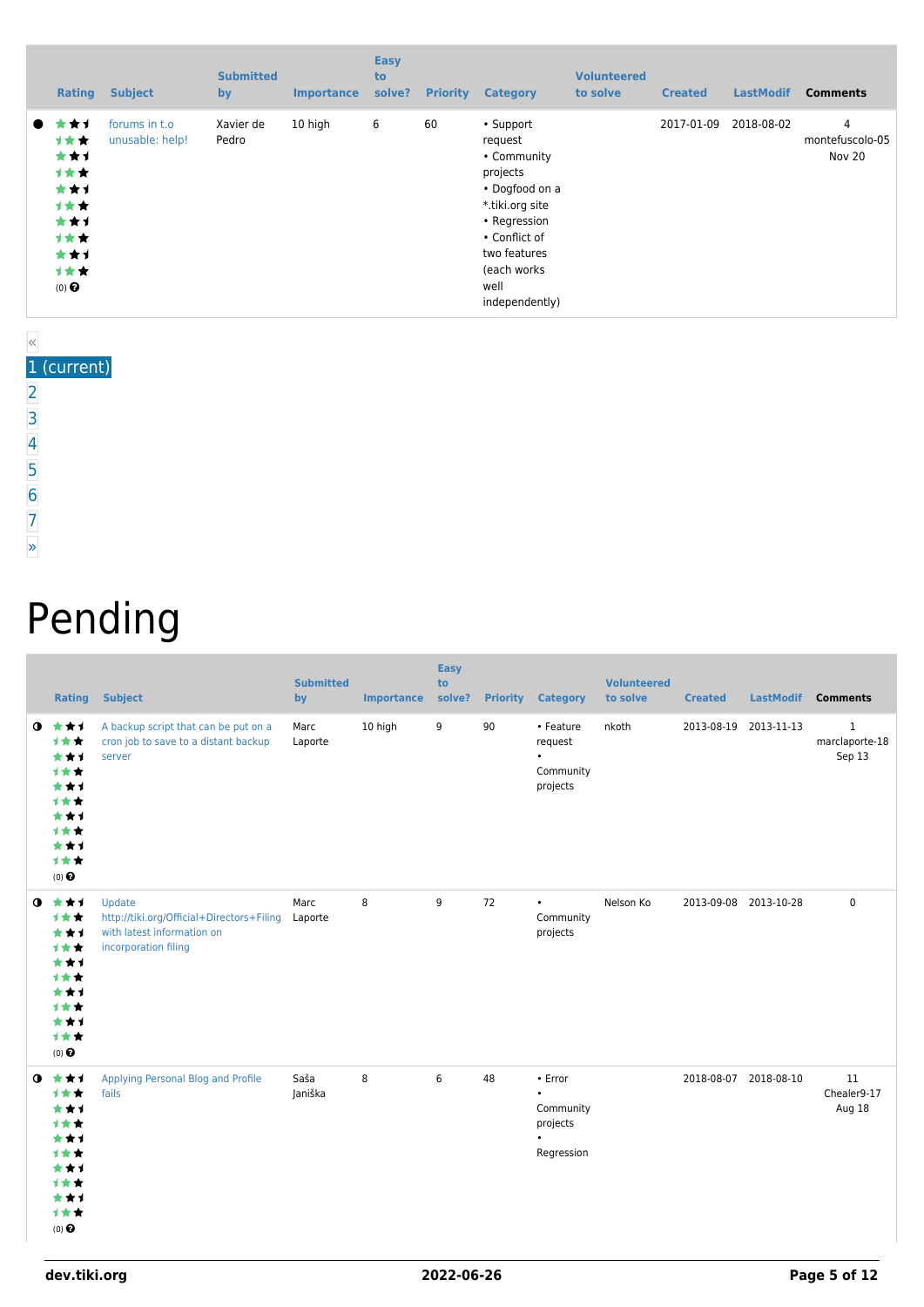|           | <b>Rating</b>                                                                                     | <b>Subject</b>                                                                                                  | <b>Submitted</b><br>by | <b>Importance</b> | <b>Easy</b><br>to<br>solve? |    | <b>Priority Category</b>                                                                                                                                     | <b>Volunteered</b><br>to solve | <b>Created</b> | <b>LastModif</b>      | <b>Comments</b>                            |
|-----------|---------------------------------------------------------------------------------------------------|-----------------------------------------------------------------------------------------------------------------|------------------------|-------------------|-----------------------------|----|--------------------------------------------------------------------------------------------------------------------------------------------------------------|--------------------------------|----------------|-----------------------|--------------------------------------------|
| $\bullet$ | ***<br><b>1★★</b><br>***<br><b>1**</b><br>***<br>1★★<br>***<br>计女女<br>***<br>计女女<br>$(0)$ $\odot$ | Missing & used plugins reporting +<br>Plugin security and approval: need a<br>listing + notification email      | Marc<br>Laporte        | 9 high            |                             | 45 | • Feature<br>request<br>$\bullet$<br>Community<br>projects<br>• Dogfood<br>on a<br>*.tiki.org<br>site<br>$\bullet$<br>Regression<br>$\bullet$<br>Consistency |                                |                | 2008-10-29 2009-05-04 | 0                                          |
| $\bullet$ | ***<br>1★★<br>***<br>计女女<br>***<br><b>1**</b><br>***<br>计女女<br>***<br>计女女<br>$(0)$ $\odot$        | 15.x+: Expose back preference filters<br>on Admin UI for new tiki admins                                        | Xavier de<br>Pedro     | $\overline{7}$    | 6                           | 42 | • Usability<br>$\bullet$<br>Community<br>projects<br>• Dogfood<br>on a<br>*.tiki.org<br>site<br>$\bullet$<br>Regression                                      | Jonny Bradley                  |                | 2016-08-03 2016-09-29 | $\overline{2}$<br>marclaporte-31<br>May 18 |
| $\bullet$ | ***<br>计女女<br>***<br>计女女<br>***<br><b>1**</b><br>***<br>1★★<br>***<br>计女女<br>$(0)$ $\odot$        | Some stats for CVS and SVN activity :: Marc<br>looking for a volunteer to host stats<br>server and maintain app | Laporte                | 8                 |                             | 40 | $\bullet$<br>Community<br>projects<br>• Dogfood<br>on a<br>*.tiki.org<br>site                                                                                | Lorinc                         |                | 2008-04-12 2008-05-19 | $\mathbf 0$                                |
| $\bullet$ | ***<br>计女女<br>***<br><b>1**</b><br>***<br>计女女<br>***<br>1★★<br>***<br>计女女<br>$(0)$ $\odot$        | Optional reporting of anonymized<br>usage stats (which features are used,<br>how many accounts, etc)            | Marc<br>Laporte        | 8                 |                             | 40 | • Feature<br>request<br>$\bullet$<br>Community<br>projects                                                                                                   | Marc Laporte                   |                | 2008-11-01 2008-11-08 | $\mathbf 0$                                |
| $\bullet$ | ***<br><b>1**</b><br>***<br>计女女<br>***<br>计女女<br>***<br>计女女<br>***<br>计女女<br>$(0)$ $\Theta$       | plugin list filter by category doesn't<br>work on dev.t.o                                                       | Xavier de<br>Pedro     | 8                 | 5                           | 40 | • Error<br>$\bullet$<br>Community<br>projects<br>• Dogfood<br>on a<br>*.tiki.org<br>site<br>$\bullet$<br>Regression                                          |                                |                | 2019-07-09 2019-08-17 | 0                                          |
|           | $0$ $*$ $*$ $*$<br>计女女<br>***<br>计女女<br>***<br>计女女<br>***<br>计女女<br>***<br>1★★<br>$(1)$ $\odot$   | Tracker - field type items list                                                                                 | Torsten<br>Fabricius   | 10 high           | 3                           | 30 | • Support<br>request<br>$\bullet$<br>Community<br>projects                                                                                                   | WolfgangA                      |                | 2015-04-05 2018-12-28 | 3<br>Jyhem-03 Jan<br>19                    |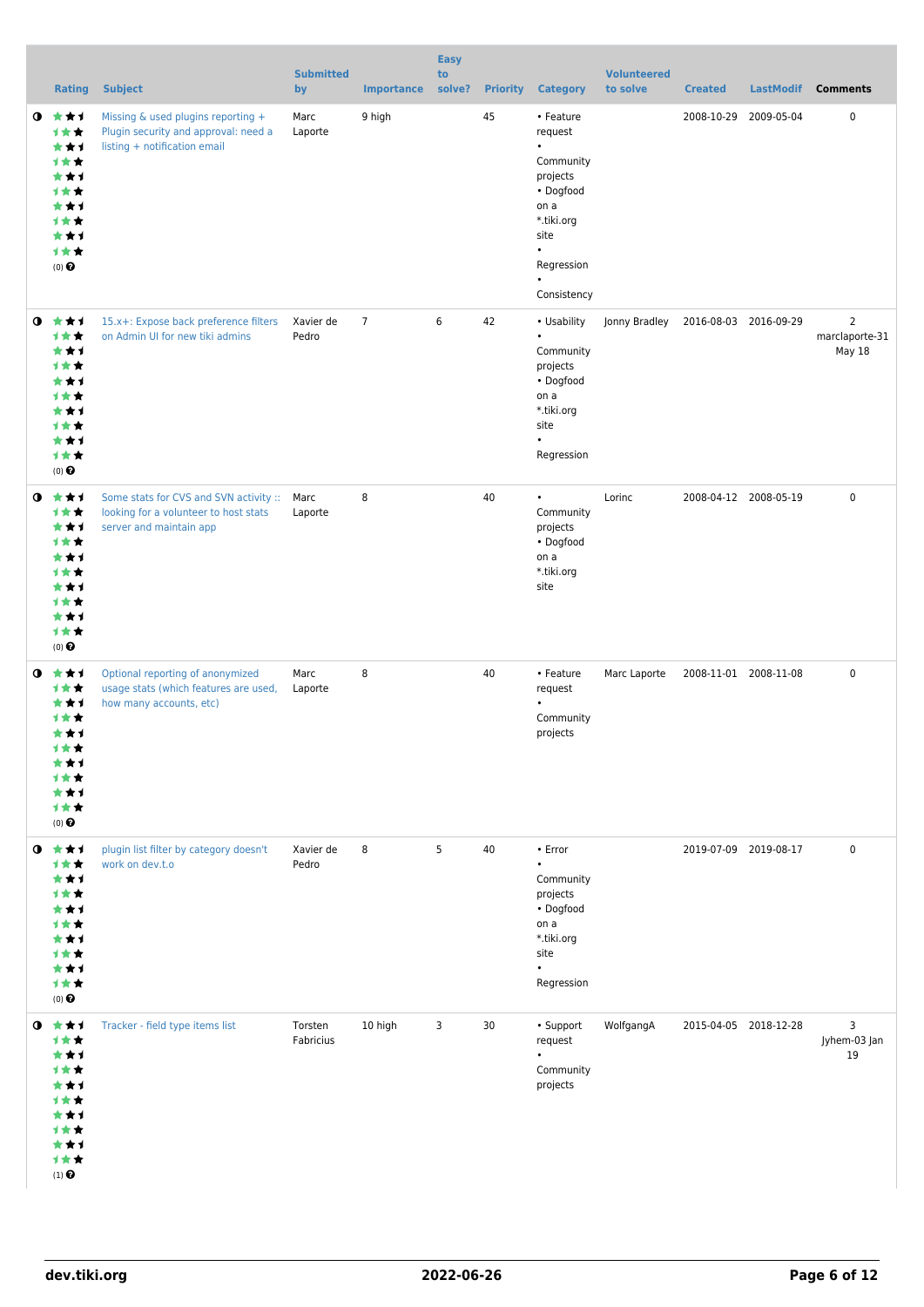|           | Rating                                                                                                          | <b>Subject</b>                                                                                      | <b>Submitted</b><br>by         | <b>Importance</b> | <b>Easy</b><br>to<br>solve? | <b>Priority</b> | <b>Category</b>                                                                                                      | <b>Volunteered</b><br>to solve | <b>Created</b>        | <b>LastModif</b>      | <b>Comments</b>                             |
|-----------|-----------------------------------------------------------------------------------------------------------------|-----------------------------------------------------------------------------------------------------|--------------------------------|-------------------|-----------------------------|-----------------|----------------------------------------------------------------------------------------------------------------------|--------------------------------|-----------------------|-----------------------|---------------------------------------------|
|           | $0 \star \star \star$<br>计女女<br>***<br>计女女<br>***<br>计女女<br>***<br>计女女<br>***<br>计女女<br>$(1)$<br>$\pmb{\Theta}$ | doc.t.o 19.x: I can't upload images to<br>wiki pages (CSRF) with elFinder                           | Xavier de<br>Pedro             | 6                 | 5                           | 30              | • Error<br>$\bullet$<br>Community<br>projects<br>• Dogfood<br>on a<br>*.tiki.org<br>site<br>$\bullet$<br>Regression  |                                | 2018-11-18 2019-01-21 |                       | 6<br>lindon-17 Nov<br>19                    |
|           | $0 \star \star \star$<br>1★★<br>***<br>计女女<br>***<br>计女女<br>***<br>计女女<br>***<br>计女女<br>$(0)$ $\odot$           | Adding "x-cms-engine: tikiwiki" in<br><b>HTTP</b> headers                                           | Marc<br>Laporte                | 5                 |                             | 25              | • Feature<br>request<br>$\bullet$<br>Community<br>projects                                                           |                                | 2008-02-08 2008-02-08 |                       | $\mathbf{1}$<br>gmartin-12 Feb<br>08        |
| ◑         | 大大才<br>计女女<br>***<br>计女女<br>***<br>计女女<br>***<br>计女女<br>***<br>计女女<br>$(0)$ $\odot$                             | How to force the login process                                                                      | llamonica                      | 5                 |                             | 25              | • Feature<br>request<br>• Support<br>request<br>$\bullet$<br>Community<br>projects                                   | Beestje                        | 2009-02-17 2009-05-14 |                       | $\mathbf 0$                                 |
| $\bullet$ | ***<br><b>1**</b><br>***<br>计女女<br>★★1<br><b>1 ★ ★</b><br>***<br>计女女<br>***<br>计女女<br>$(0)$ $\odot$             | Make sure Tiki is offered by all server<br>control panels                                           | Marc<br>Laporte                | 5                 |                             | 25              | $\bullet$<br>Community<br>projects                                                                                   | Marc Laporte                   | 2006-01-17 2021-10-05 |                       | $\mathbf 0$                                 |
| $\bullet$ | ***<br>计女女<br>***<br>计女女<br>***<br>计女女<br>***<br>计女女<br>***<br>计女女<br>$(0)$ $\odot$                             | Tracker events en dev.t.o tiki-<br>batch todo.php unexpected ? in<br>initlib.php                    | Xavi (as<br>xavidp -<br>admin) | 5                 | 5                           | 25              | • Error<br>$\bullet$<br>Community<br>projects<br>• Dogfood<br>on a<br>*.tiki.org<br>site<br>$\bullet$<br>Regression  |                                |                       | 2020-10-18 2020-10-28 | $\overline{2}$<br>jonnybradley-28<br>Oct 20 |
| $\bullet$ | ***<br>计女女<br>***<br>计女女<br>***<br>计女女<br>***<br><b>1**</b><br>***<br>计女女<br>$(0)$ $\Theta$                     | allow seing username in user tracker<br>at registration time, step 2 (filling<br>user tracker item) | Xavier de<br>Pedro             | 4                 |                             | 20              | • Usability<br>• Feature<br>request<br>$\bullet$<br>Community<br>projects<br>• Dogfood<br>on a<br>*.tiki.org<br>site |                                | 2008-07-10 2008-07-10 |                       | 0                                           |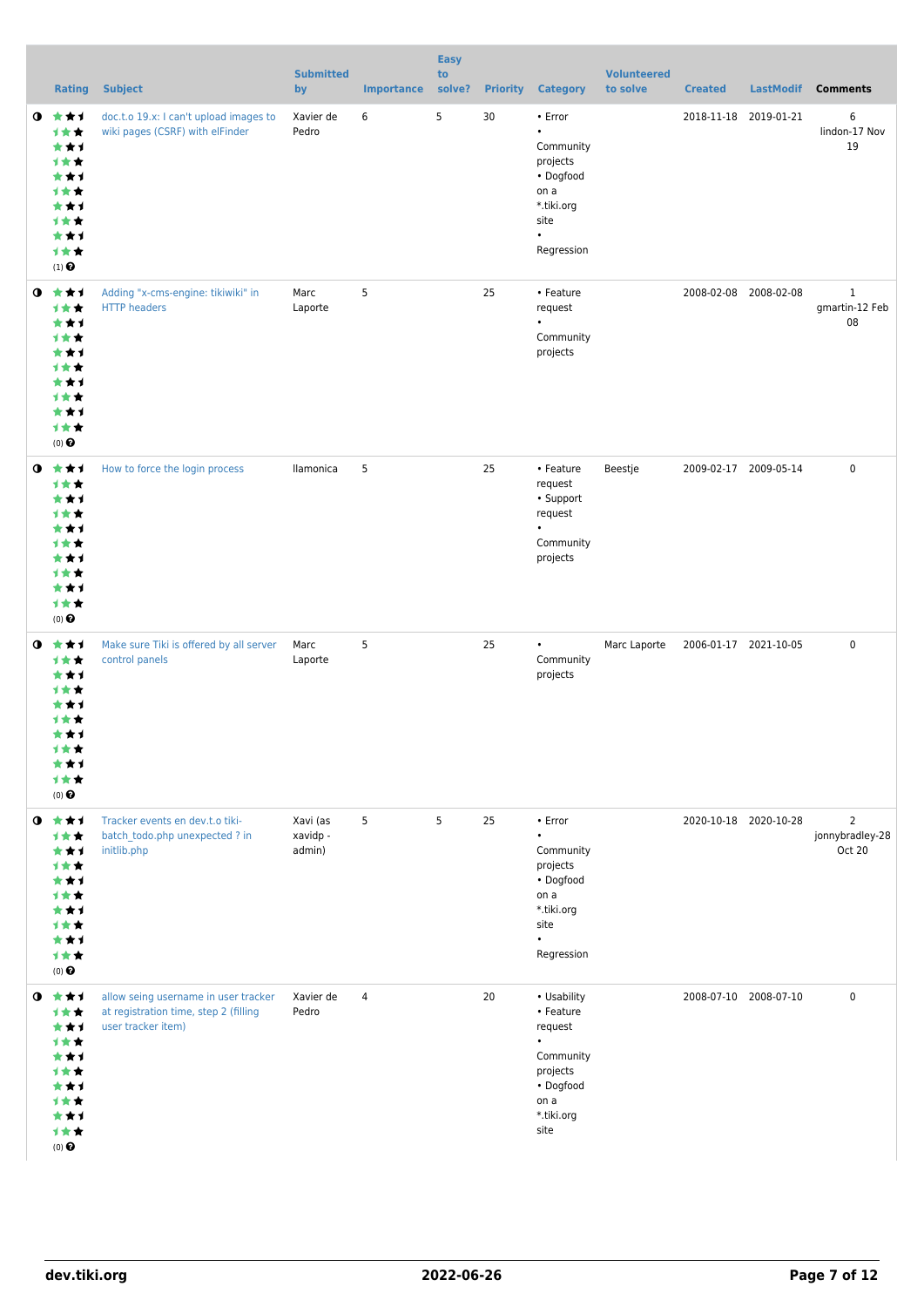|           |                                                                                                       | <b>Rating Subject</b>                                                                            | <b>Submitted</b><br>by         | <b>Importance</b> | <b>Easy</b><br>to<br>solve? |    | <b>Priority Category</b>                                                                              | <b>Volunteered</b><br>to solve | <b>Created</b> |                       | LastModif Comments              |
|-----------|-------------------------------------------------------------------------------------------------------|--------------------------------------------------------------------------------------------------|--------------------------------|-------------------|-----------------------------|----|-------------------------------------------------------------------------------------------------------|--------------------------------|----------------|-----------------------|---------------------------------|
| $\bullet$ | ***<br>1★★<br>***<br>***<br>***<br>1★★<br>***<br>1★★<br>***<br>1★★<br>$(0)$ $\Theta$                  | articles needs aids to fight spam (e.g.<br>admins see tiki-list submissions.php<br>at info.tw.o) | Xavier de<br>Pedro             | $\overline{4}$    |                             | 20 | • Feature<br>request<br>$\bullet$<br>Community<br>projects<br>• Dogfood<br>on a<br>*.tiki.org<br>site |                                |                | 2008-08-14 2008-08-14 | $\pmb{0}$                       |
|           | $0$ $\star\star\star$<br>1★★<br>***<br>1★★<br>***<br>1★★<br>***<br>1★★<br>***<br>1★★<br>$(0)$ $\odot$ | TikiBountySystem                                                                                 | Xavi (as<br>xavidp -<br>admin) | $\overline{4}$    |                             | 20 | • Feature<br>request<br>Community<br>projects                                                         |                                |                | 2005-07-01 2021-09-30 | $\mathbf{1}$<br>Bsfez-30 Sep 21 |
|           | $0 \star \star \star$<br>1★★<br>***<br>1★★<br>***<br>1★★<br>***<br>***<br>***<br>1★★<br>$(0)$ $\odot$ | Dogfood: aggregate all the RSS feeds<br>from all *.tikiwiki.org sites                            | Marc<br>Laporte                | 3                 |                             | 15 | $\bullet$<br>Community<br>projects<br>• Dogfood<br>on a<br>*.tiki.org<br>site                         |                                |                | 2007-06-12 2007-06-12 | $\mathbf 0$                     |

## Closed

|    | Rating                                                                              | <b>Subject</b>                                                                                                                                                              | <b>Submitted</b><br>by               | <b>Importance</b> | <b>Easy</b><br>to<br>solve? | <b>Priority</b> | <b>Category</b>                                                                                                                                       | <b>Volunteered</b><br>to solve | <b>Created</b> | <b>LastModif</b>      | <b>Comments</b>                  |
|----|-------------------------------------------------------------------------------------|-----------------------------------------------------------------------------------------------------------------------------------------------------------------------------|--------------------------------------|-------------------|-----------------------------|-----------------|-------------------------------------------------------------------------------------------------------------------------------------------------------|--------------------------------|----------------|-----------------------|----------------------------------|
| o. | ***<br>计女女<br>***<br>***<br>***<br>***<br>***<br>***<br>***<br>计女女<br>$(0)$ $\odot$ | BrowserTitle is empty after<br>upgrading Tiki                                                                                                                               | Bernard<br>Sfez / Tiki<br>Specialist | 10 high           | 10<br>easy                  | 99              | • Community<br>projects<br>• Regression<br>• Less than<br>30-minutes fix<br>• Release<br>Blocker                                                      |                                |                | 2017-01-30 2017-01-30 | 0                                |
| O  | ***<br>***<br>***<br>***<br>***<br>计女女<br>***<br>***<br>***<br>计女女<br>$(1)$ $\odot$ | dev.t.o 13.x: add some scrollbar<br>at the top of wide tables in<br>Bootstrapped themes, since they<br>look as with less content for new<br>users or unexperienced visitors | Xavier de<br>Pedro                   | 10 high           | 9                           | 90              | • Usability<br>• Community<br>projects<br>• Dogfood on<br>a *.tiki.org site<br>• Conflict of<br>two features<br>(each works<br>well<br>independently) |                                |                | 2014-09-21 2019-07-21 | $\overline{7}$<br>xavi-21 Jul 19 |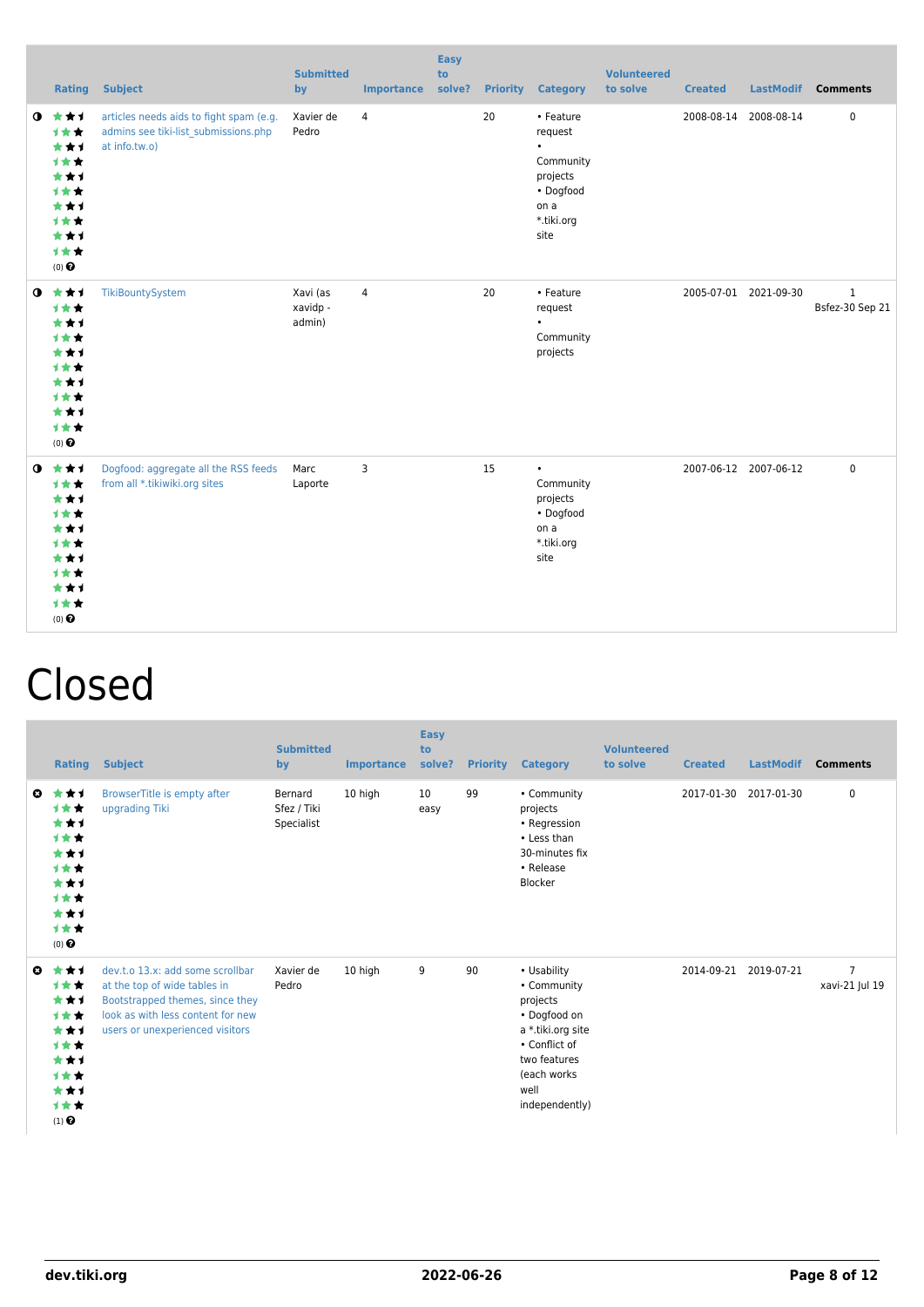|                       | <b>Rating</b>                                                                                       | <b>Subject</b>                                                                                      | <b>Submitted</b><br>by               | <b>Importance</b> | <b>Easy</b><br>to<br>solve? |    | <b>Priority Category</b>                                                                                      | <b>Volunteered</b><br>to solve      | <b>Created</b> | <b>LastModif</b>      | <b>Comments</b>                           |
|-----------------------|-----------------------------------------------------------------------------------------------------|-----------------------------------------------------------------------------------------------------|--------------------------------------|-------------------|-----------------------------|----|---------------------------------------------------------------------------------------------------------------|-------------------------------------|----------------|-----------------------|-------------------------------------------|
| ◒                     | ***<br>计女女<br>***<br>计女女<br>***<br>计女女<br>***<br>1★★<br>***<br>计女女<br>$(0)$ $\Theta$                | Tiki community server backups<br>not working                                                        | Jonny<br><b>Bradley</b>              | 9                 | $\mathbf{1}$<br>difficult   | 9  | • Community<br>projects                                                                                       | amette                              |                | 2017-03-21 2017-06-18 | 3<br>amette-21 Mar<br>17                  |
| ◒                     | ***<br>计女女<br>***<br>计女女<br>***<br>计女女<br>***<br>1★★<br>***<br>计女女<br>(0)                           | Dogfood Forum and List<br>Synchronization between tw.o<br>forums and SourceForge Mailing<br>Lists   | Marc<br>Laporte                      | 9 high            | 9                           | 81 | • Community<br>projects<br>• Dogfood on<br>a *.tiki.org site                                                  |                                     |                | 2009-02-03 2013-03-04 | $\overline{2}$<br>xavi-04 Feb 09          |
| ◒                     | ***<br>***<br>***<br>计女女<br>***<br><b>1★★</b><br>***<br>1★★<br>***<br>计女女<br>$(0)$ $\odot$          | Change the release script to stop<br>linking to ReleaseNotesXYZ (Use<br>doc.tiki.org/TikiX instead) | Marc<br>Laporte                      | 9                 | 9                           | 81 | • Usability<br>• Community<br>projects                                                                        | nkoth                               |                | 2013-11-03 2013-11-16 | $\pmb{0}$                                 |
| $\boldsymbol{\omega}$ | ***<br>计女女<br>***<br>计女女<br>***<br>计女女<br>***<br>计女女<br>★★1<br>1★★<br>$(0)$ $\odot$                 | can't upload an image to a file<br>gallery in doc.t.o with elfinder<br>(default UI) since 16.x      | Xavier de<br>Pedro                   | 9                 | 9                           | 81 | • Community<br>projects<br>• Dogfood on<br>a *.tiki.org site<br>• Regression<br>• Release<br>Blocker          | Jonny Bradley                       |                | 2016-11-18 2017-01-12 | $\mathbf{1}$<br>jonnybradley-12<br>Jan 17 |
| $\boldsymbol{\omega}$ | ***<br>计女女<br>***<br>计女女<br>***<br>计女女<br>***<br>计女女<br>***<br>计女女<br>(0)                           | Tracker item status filter not<br>working on dev.tiki.org (wishlist)                                | Bernard<br>Sfez / Tiki<br>Specialist | 8                 | 10<br>easy                  | 80 | • Community<br>projects<br>• Dogfood on<br>a *.tiki.org site<br>• Regression<br>• Less than<br>30-minutes fix |                                     |                | 2016-04-12 2017-01-11 | $\mathbf{1}$<br>jonnybradley-12<br>Apr 16 |
|                       | ◎ ★★1<br>计女女<br>***<br>计女女<br>***<br><b>1★★</b><br>***<br><b>1★★</b><br>***<br>计女女<br>$(0)$ $\odot$ | Installer language selection is<br>wrongly changed by Tlki                                          | Bernard<br>Sfez / Tiki<br>Specialist | 10 high           | 8                           | 80 | • Community<br>projects<br>• Consistency<br>• Less than<br>30-minutes fix<br>• Release<br>Blocker             | Jonny Bradley 2017-01-11 2017-01-12 |                |                       | $\mathbf{1}$<br>Bsfez-12 Jan 17           |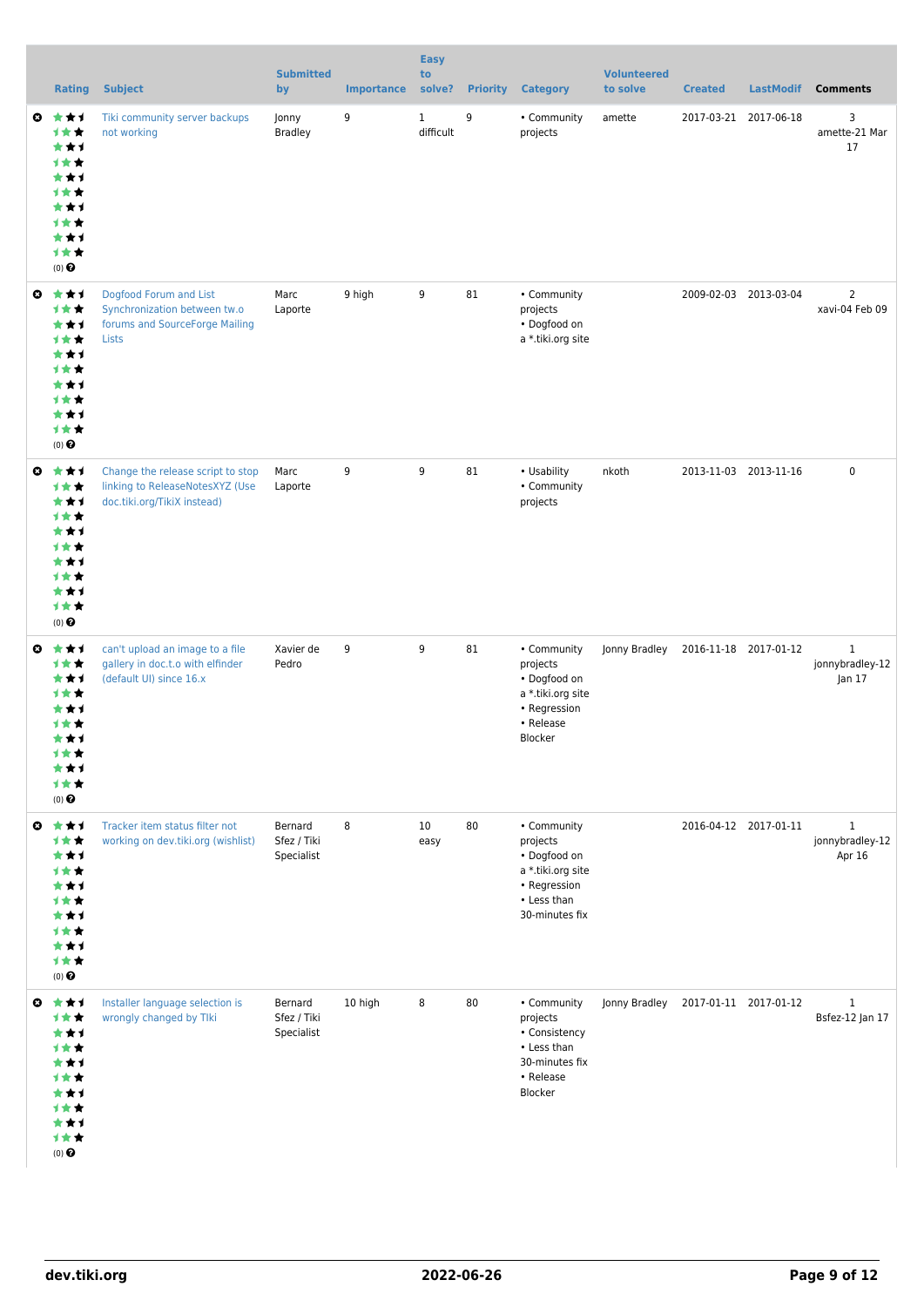|                       | <b>Rating</b>                                                                                     | <b>Subject</b>                                                                                   | <b>Submitted</b><br>by               | <b>Importance</b> | <b>Easy</b><br>to<br>solve? | <b>Priority</b> | <b>Category</b>                                                                               | <b>Volunteered</b><br>to solve | <b>Created</b>        | <b>LastModif</b>      | <b>Comments</b>                      |
|-----------------------|---------------------------------------------------------------------------------------------------|--------------------------------------------------------------------------------------------------|--------------------------------------|-------------------|-----------------------------|-----------------|-----------------------------------------------------------------------------------------------|--------------------------------|-----------------------|-----------------------|--------------------------------------|
| o.                    | ***<br>计女女<br>***<br>计女女<br>***<br>1★★<br>***<br>计女女<br>***<br>计女女<br>(0)                         | Username minimum character<br>error is displayed even if no error                                | Bernard<br>Sfez / Tiki<br>Specialist | 10 high           | 8                           | 80              | • Error<br>• Community<br>projects<br>• Dogfood on<br>a *.tiki.org site                       | Jonny Bradley                  | 2017-03-30            | 2017-05-18            | $\mathbf{1}$<br>Bsfez-11 May<br>17   |
| $\boldsymbol{\omega}$ | ***<br>***<br>***<br>计女女<br>***<br>计女女<br>***<br>计女女<br>***<br>计女女<br>(0)                         | Login is required to reach forums<br>on tiki.org: Tikiwiki-devel<br>(mailman list mirror)        | Marc<br>Laporte                      | 8                 | 10<br>easy                  | 80              | • Community<br>projects                                                                       |                                |                       | 2019-03-30 2020-12-16 | $\mathbf{1}$<br>luci-31 Mar 19       |
| $\boldsymbol{\omega}$ | ***<br>计女女<br>***<br>计女女<br>***<br><b>1★★</b><br>***<br><b>1★★</b><br>***<br>计女女<br>(0)           | Tool 'Choose or upload images' in<br>dev.t.o/make+a+wish reloads the<br>page loosing all content | Xavier de<br>Pedro                   | 9                 | 8                           | 72              | • Usability<br>• Community<br>projects<br>• Dogfood on<br>a *.tiki.org site<br>• Regression   | Jonny Bradley                  | 2016-07-04 2016-07-08 |                       | $\mathbf 0$                          |
| ◶                     | ***<br>计女女<br>***<br>计女女<br>***<br>计女女<br>***<br>计女女<br>★★1<br>计女女<br>$(0)$ $\pmb{\Theta}$        | wikiplugin inside tracker item are<br>integrated in the wiki autotoc                             | Bernard<br>Sfez / Tiki<br>Specialist | 10 high           | $\overline{7}$              | 70              | • Community<br>projects<br>• Dogfood on<br>a *.tiki.org site<br>• Regression                  |                                |                       | 2016-07-22 2017-01-30 | $\mathbf 0$                          |
| $\boldsymbol{\omega}$ | ***<br>计女女<br>***<br><b>1★★</b><br>***<br><b>1★★</b><br>***<br>计女女<br>***<br>计女女<br>$(0)$ $\odot$ | Google results for Tiki Wiki<br>Donation don't point where it<br>should                          | Bernard<br>Sfez / Tiki<br>Specialist | 10 high           | $\overline{7}$              | 70              | $\cdot$ Error<br>• Community<br>projects<br>• Dogfood on<br>a *.tiki.org site<br>• Regression |                                | 2021-02-19 2021-05-26 |                       | $\overline{2}$<br>Bsfez-26 May<br>21 |
|                       | ◎ ★★1<br>计女女<br>***<br>计女女<br>***<br><b>1★★</b><br>***<br>计女女<br>***<br>计女女<br>$(0)$ $\odot$      | Intertiki Fatal error: Unsupported<br>operand types in<br>include_intertiki.php on line 41       | Xavier de<br>Pedro                   | 8                 | 8                           | 64              | • Error<br>• Community<br>projects<br>• Dogfood on<br>a *.tiki.org site                       | Nelson Ko                      |                       | 2013-10-08 2013-11-21 | 3<br>koth-14 Nov 13                  |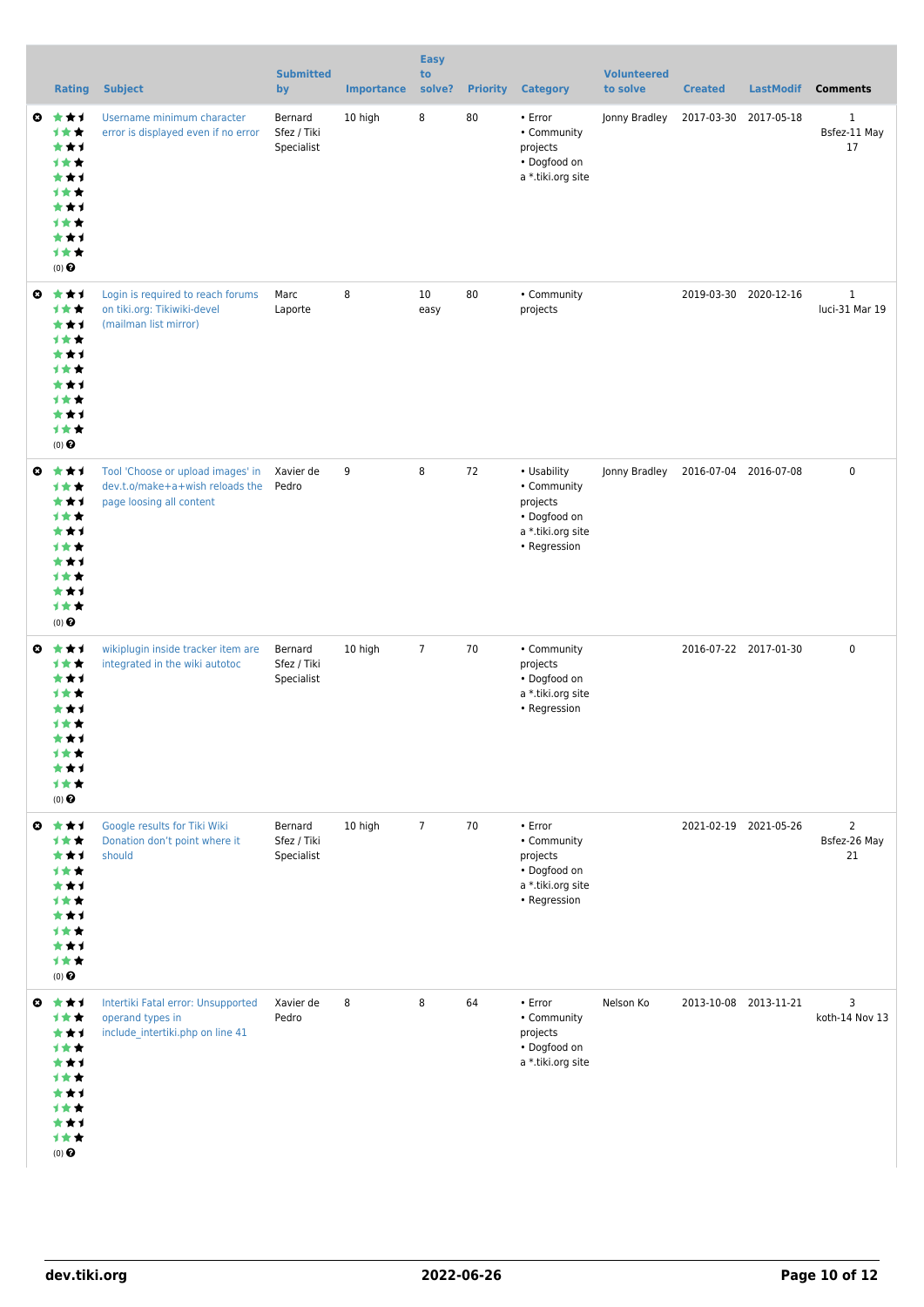|                       | <b>Rating</b>                                                                                             | <b>Subject</b>                                                                                                                      | <b>Submitted</b><br>by | <b>Importance</b> | <b>Easy</b><br>to<br>solve? | <b>Priority</b> | <b>Category</b>                                                                                        | <b>Volunteered</b><br>to solve | <b>Created</b>        | <b>LastModif</b> | <b>Comments</b>                |
|-----------------------|-----------------------------------------------------------------------------------------------------------|-------------------------------------------------------------------------------------------------------------------------------------|------------------------|-------------------|-----------------------------|-----------------|--------------------------------------------------------------------------------------------------------|--------------------------------|-----------------------|------------------|--------------------------------|
| ◒                     | ***<br>计女女<br>***<br>计女女<br>***<br>计女女<br>***<br>1★★<br>***<br>计女女<br>$(0)$ $\Theta$                      | 13.x: doc.t.o menu 43 (public info<br>for anons) doesn't show 'section<br>level 1' records, but only section<br>level 0 and options | Xavier de<br>Pedro     | 8                 | 8                           | 64              | • Community<br>projects<br>• Dogfood on<br>a *.tiki.org site<br>• Regression                           |                                | 2014-08-11 2014-08-14 |                  | 0                              |
| ◒                     | ***<br>***<br>***<br>计女女<br>***<br>计女女<br>***<br>1★★<br>***<br>计女女<br>(0)                                 | Mail Queue undefined method<br>Zend\Mail\Message::getRecipients<br>in 15.x (Zend2) compared to 12.x                                 | Xavier de<br>Pedro     | 8                 | 8                           | 64              | • Error<br>• Support<br>request<br>• Community<br>projects<br>• Regression                             | rjsmelo                        | 2016-03-24 2016-03-29 |                  | $\pmb{0}$                      |
| ◒                     | ***<br>1★★<br>***<br>计女女<br>***<br><b>1★★</b><br>***<br>1★★<br>***<br>计女女<br>$(0)$ $\Theta$               | Quick Admin module no longer<br>assigned by default (starting from<br><b>Tiki 19)</b>                                               | Xavier de<br>Pedro     | 8                 | 8                           | 64              | • Feature<br>request<br>• Community<br>projects<br>• Less than<br>30-minutes fix                       |                                | 2018-10-29 2019-01-24 |                  | $\mathbf{1}$<br>luci-29 Oct 18 |
| o.                    | ***<br>计女女<br>***<br><b>1★★</b><br>★★1<br>计女女<br>***<br>计女女<br>★★1<br>1★★<br>$(0)$ $\Theta$               | Paid support page: remove<br>contradiction                                                                                          | Marc<br>Laporte        | 8                 | 8                           | 64              | • Community<br>projects                                                                                |                                | 2021-11-25 2021-12-27 |                  | 13<br>Bsfez-28 Nov<br>21       |
| $\boldsymbol{\omega}$ | ***<br>***<br>***<br>计女女<br>***<br>计女女<br>***<br>计女女<br>***<br>计女女<br>$(1)$ <sup><math>\odot</math></sup> | dev.t.o: Can't upload images with<br>elFinder                                                                                       | Xavier de<br>Pedro     | 9                 | $\overline{7}$              | 63              | • Error<br>• Usability<br>• Community<br>projects<br>• Dogfood on<br>a *.tiki.org site<br>• Regression |                                | 2013-12-09 2014-02-07 |                  | $\pmb{0}$                      |
|                       | ◎ ★★1<br>计女女<br>***<br>计女女<br>***<br><b>1★★</b><br>***<br>计女女<br>***<br>计女女<br>$(1)$ $\odot$              | 12.x: Page Alias broken in<br>dev.t.o?                                                                                              | Xavier de<br>Pedro     | 9                 | $\overline{7}$              | 63              | • Community<br>projects<br>• Dogfood on<br>a *.tiki.org site<br>• Regression                           | Jonny Bradley                  | 2014-01-17 2015-11-14 |                  | 0                              |

«

1 (current)